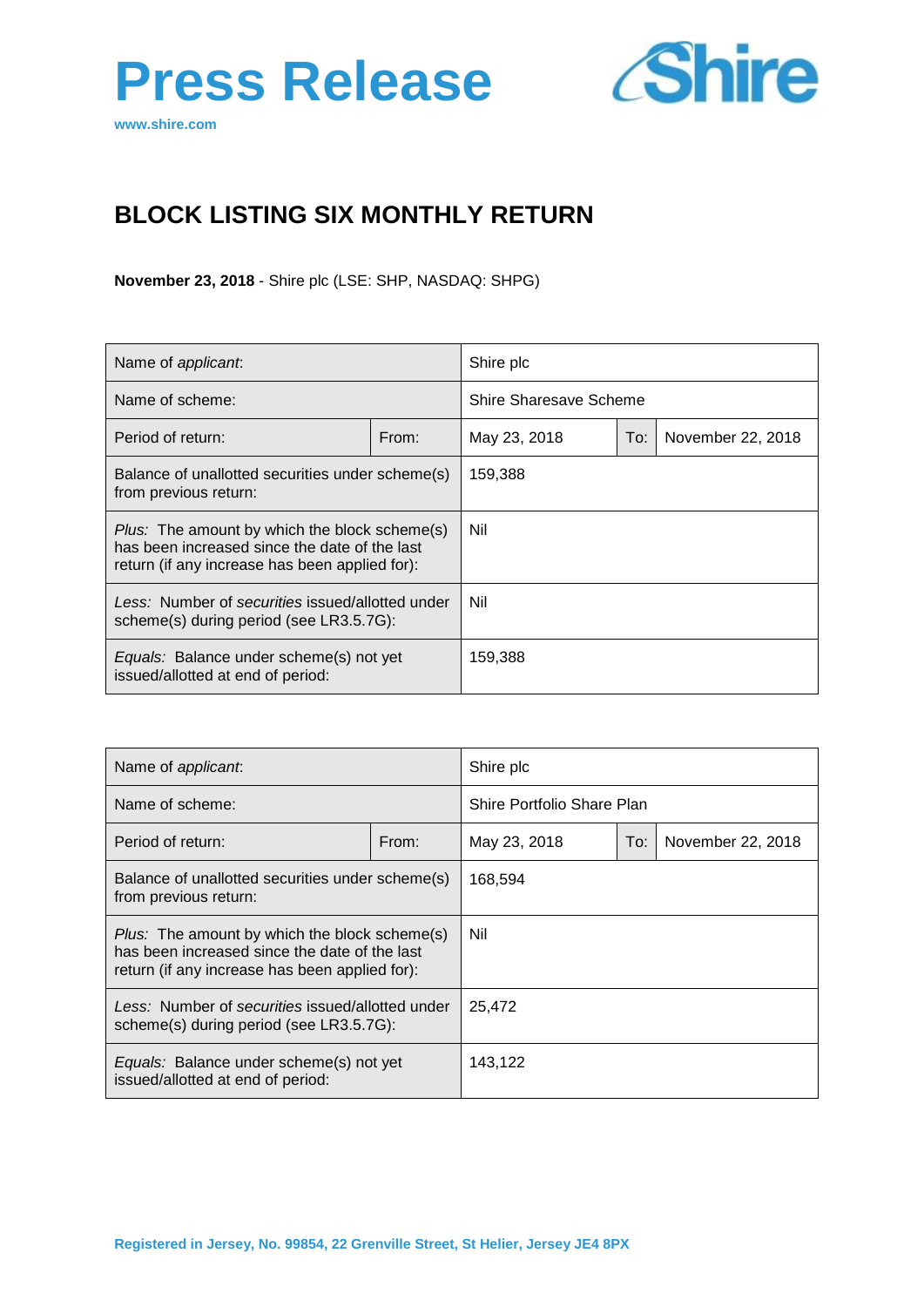| Name of applicant.                                                                                                                                      |       | Shire plc                          |     |                   |
|---------------------------------------------------------------------------------------------------------------------------------------------------------|-------|------------------------------------|-----|-------------------|
| Name of scheme:                                                                                                                                         |       | Shire Employee Stock Purchase Plan |     |                   |
| Period of return:                                                                                                                                       | From: | May 23, 2018                       | To: | November 22, 2018 |
| Balance of unallotted securities under scheme(s)<br>from previous return:                                                                               |       | 237,698                            |     |                   |
| <i>Plus:</i> The amount by which the block scheme(s)<br>has been increased since the date of the last<br>return (if any increase has been applied for): |       | Nil                                |     |                   |
| Less: Number of securities issued/allotted under<br>scheme(s) during period (see LR3.5.7G):                                                             |       | Nil                                |     |                   |
| Equals: Balance under scheme(s) not yet<br>issued/allotted at end of period:                                                                            |       | 237,698                            |     |                   |

| Name of applicant.                                                                                                                                      |       | Shire plc                           |     |                   |
|---------------------------------------------------------------------------------------------------------------------------------------------------------|-------|-------------------------------------|-----|-------------------|
| Name of scheme:                                                                                                                                         |       | Shire Long Term Incentive Plan 2015 |     |                   |
| Period of return:                                                                                                                                       | From: | May 23, 2018                        | To: | November 22, 2018 |
| Balance of unallotted securities under scheme(s)<br>from previous return:                                                                               |       | 1,860,982                           |     |                   |
| <i>Plus:</i> The amount by which the block scheme(s)<br>has been increased since the date of the last<br>return (if any increase has been applied for): |       | Nil                                 |     |                   |
| Less: Number of securities issued/allotted under<br>scheme(s) during period (see LR3.5.7G):                                                             |       | 31,044                              |     |                   |
| <i>Equals:</i> Balance under scheme(s) not yet<br>issued/allotted at end of period:                                                                     |       | 1,829,938                           |     |                   |

| Name of <i>applicant</i> :                                                                                                                       |       | Shire plc                                 |     |                   |
|--------------------------------------------------------------------------------------------------------------------------------------------------|-------|-------------------------------------------|-----|-------------------|
| Name of scheme:                                                                                                                                  |       | Shire Global Employee Stock Purchase Plan |     |                   |
| Period of return:                                                                                                                                | From: | May 23, 2018                              | To: | November 22, 2018 |
| Balance of unallotted securities under scheme(s)<br>from previous return:                                                                        |       | 800,445                                   |     |                   |
| Plus: The amount by which the block scheme(s)<br>has been increased since the date of the last<br>return (if any increase has been applied for): |       | Nil                                       |     |                   |
| Less: Number of securities issued/allotted under<br>scheme(s) during period (see LR3.5.7G):                                                      |       | 613,935                                   |     |                   |
| Equals: Balance under scheme(s) not yet<br>issued/allotted at end of period:                                                                     |       | 186,510                                   |     |                   |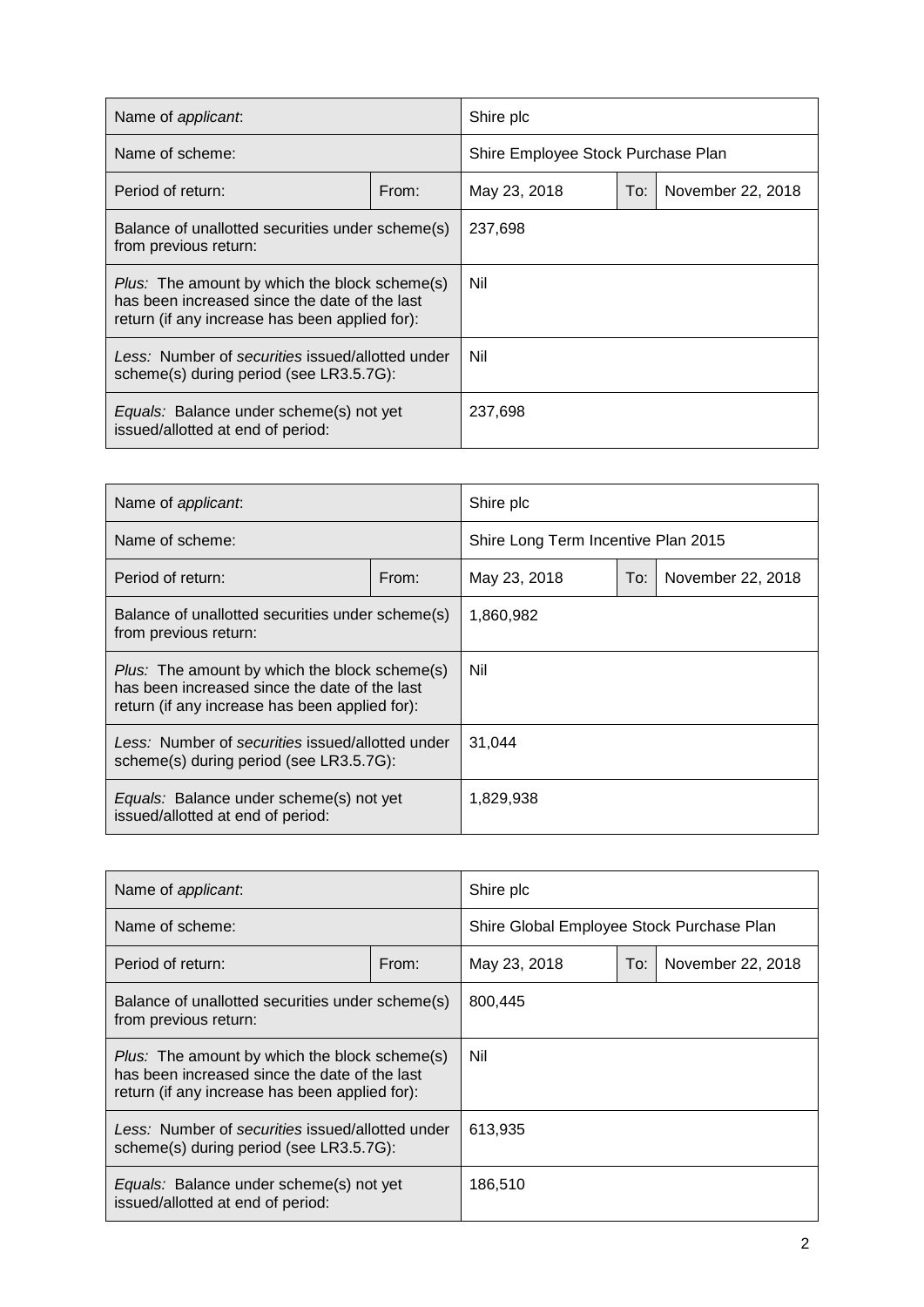| Name of <i>applicant</i> :                                                                                                                       |       | Shire plc               |     |                   |
|--------------------------------------------------------------------------------------------------------------------------------------------------|-------|-------------------------|-----|-------------------|
| Name of scheme:                                                                                                                                  |       | Baxalta Exchange Awards |     |                   |
| Period of return:                                                                                                                                | From: | May 23, 2018            | To: | November 22, 2018 |
| Balance of unallotted securities under scheme(s)<br>from previous return:                                                                        |       | 13,609,372              |     |                   |
| Plus: The amount by which the block scheme(s)<br>has been increased since the date of the last<br>return (if any increase has been applied for): |       | Nil                     |     |                   |
| Less: Number of securities issued/allotted under<br>scheme(s) during period (see LR3.5.7G):                                                      |       | 1,291,074               |     |                   |
| Equals: Balance under scheme(s) not yet<br>issued/allotted at end of period:                                                                     |       | 12,318,298              |     |                   |

| Name of applicant.                                                                                                                                      |       | Shire plc                                                                                                                                                                |  |  |
|---------------------------------------------------------------------------------------------------------------------------------------------------------|-------|--------------------------------------------------------------------------------------------------------------------------------------------------------------------------|--|--|
| Name of scheme:                                                                                                                                         |       | Combined block listing in respect of the Shire<br>Portfolio Share Plan, the Shire Long Term<br>Incentive Plan 2015 and the Shire Global<br>Employee Stock Purchase Plan. |  |  |
| Period of return:                                                                                                                                       | From: | May 23, 2018<br>November 22, 2018<br>To:                                                                                                                                 |  |  |
| Balance of unallotted securities under scheme(s)<br>from previous return:                                                                               |       | 3,000,000                                                                                                                                                                |  |  |
| <i>Plus:</i> The amount by which the block scheme(s)<br>has been increased since the date of the last<br>return (if any increase has been applied for): |       | Nil                                                                                                                                                                      |  |  |
| Less: Number of securities issued/allotted under                                                                                                        |       | Shire Portfolio Share Plan: Nil                                                                                                                                          |  |  |
| scheme(s) during period (see LR3.5.7G):                                                                                                                 |       | Shire Long Term Incentive Plan 2015: Nil                                                                                                                                 |  |  |
|                                                                                                                                                         |       | Shire Global Employee Stock Purchase Plan: Nil                                                                                                                           |  |  |
| Equals: Balance under scheme(s) not yet<br>issued/allotted at end of period:                                                                            |       | 3,000,000                                                                                                                                                                |  |  |

Sarah Rixon Senior Company Secretarial Assistant

## **For further information please contact:**

#### **Investor Relations**

| Christoph Brackmann  | christoph.brackmann@shire.com | +41 41 288 41 29 |
|----------------------|-------------------------------|------------------|
| Sun Kim              | $sun$ .kim $@$ shire.com      | +1 617 588 8175  |
| <b>Scott Burrows</b> | scott.burrows@shire.com       | +41 41 288 4195  |